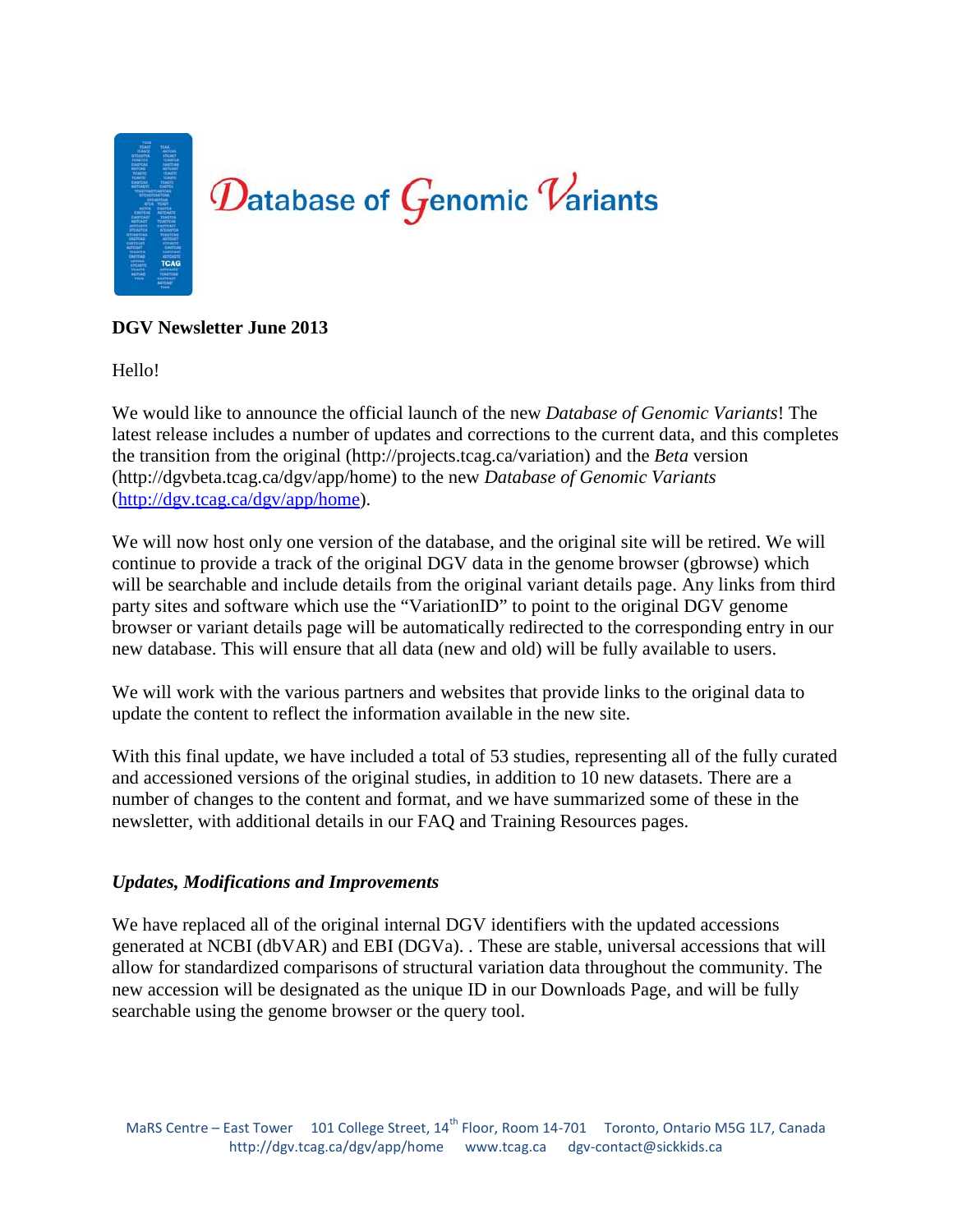# **Details on the new DGV Accessions:**

Each study from DGV has been archived and accessioned by one of the two groups; dbVAR has assigned nsv/nssv accessions, while DGVa has assigned esv/essv accessions. An nsv is an NCBI structural variant, and an nssv is an NCBI supporting structural variant. An esv is an EBI structural variant, and an essv is an EBI supporting structural variant.

Supporting structural variants ("ssv") are typically sample level variants, where each ssv represents the variant called in a single sample/individual. In a few studies the ssv represents the variant called by a single algorithm. If multiple algorithms were used, overlapping ssv's from the same individual would be combined to generate a sample level sv. If there are many samples analysed in a study and if there are many samples which have the same variant, there will be multiple ssv's with the same start and end coordinates. These sample level variants are then merged and combined to form a representative variant that highlights the common variant found in that study. This is called a structural variant ("sv") record.

DGV has always provided this type of summary/merged variant and we have continued to do so in cases where there are a number of overlapping variants that are almost identical, but may be slightly different due to the inherent variability between experiments. If there are clusters of variants within a single study that share at least 70% reciprocal overlap in size/location, we will merge these together and provide an accession record that has our internal "dgv" prefixed identifier. The dgv merged identifier has been updated to help improve the consistency and stability across updates of the database. The format of the dgv accession is now "dgv + variant" number + study accession. As an example, the first merged variant from the Shaikh et al 2009 study (study accession=nstd21) would be dgv1n21. The second merged variant would be dgv2n21 and so forth.

## **Updates to the DGV Downloads File:**

We have updated our download files, and have added a number of new columns to address issues and requests made by DGV users. The sample identifiers have been added to each variant record (where available). We have also updated our mergeid column to contain the accessions which link the dgv, sv and ssv records. The number of gains and number of losses have been added to this file as well.

We have updated the content that we provide for download and have generated two distinct files for each version of the reference assembly (hg17, hg18 and hg19). The first file contains the variants that are represented in our primary "DGV Structural Variants" track. The second file contains the underlying supporting variants from our "Supporting Variants" track. The first file containing the DGV Structural Variants data will be analogous to the data that were made available in the original DGV download file. The supporting variants data are available for users who wish to have a complete set of related data for their studies. The number of entries in this file is quite large, and we hope that by splitting the data into these two distinct files, it will be much clearer and more manageable for the majority of users.

**Updates to the content and display of structural variants:**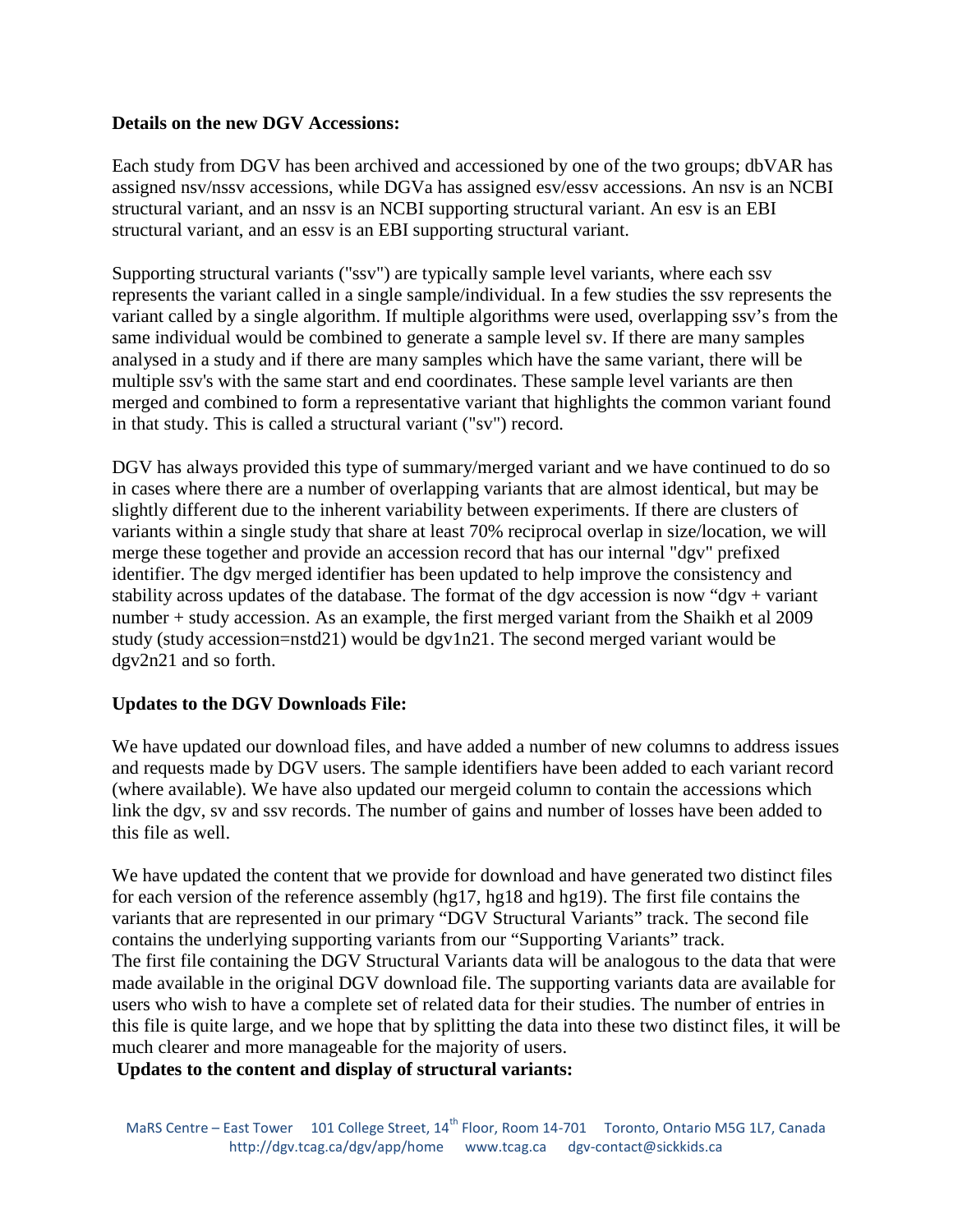The primary structural variation data in DGV will be displayed in two distinct tracks, which is a change from the original site.

- 1. The DGV Structural Variants track is synonymous with the original DGV track, where the top level/merged variant regions are displayed.
- 2. The "Supporting Variants" track contains the underlying sample level and supporting variant calls.
- 3. The DGV Version 1 track contains a copy of the data from our original site which has been included in the event that users need to go back to compare to analyses that were done on the previous dataset.

# **Change in Representation of Structural Variant Boundaries**

To accurately reflect the inherent differences in the resolution of different approaches, the assignment of boundaries for the structural variants has been updated and the display has been updated.

- 1. Variant boundaries may be assigned a start and stop position. This will be common for sequencing based studies where the actual breakpoints are known.
- 2. An outer start and outer stop coordinate will be assigned for studies that use a mapping based strategy (paired-end, optical mapping) or BAC clone approach where the variant boundaries are likely overestimated, and the maximum or outer boundaries are known, but the actual variant likely resides somewhere within this region.
- 3. The inner start and inner stop coordinates are used for studies where the boundaries are likely underestimated and may include oligo (probe) based CGH experiments. The actual boundary of the variant would likely reside somewhere between the last positive probe on the array and the next neighbouring negative probe.
- 4. For some studies, a combination of outer start-outer stop and inner start-inner stop coordinates are described when information is available on the boundary regions.

# **Updates to Variation Classification and Annotations**

For a relatively large number of variants, we did not have the proper variant subtype assigned (gain, loss, inversion etc.), and this has been corrected for studies where this information is available. Previously these were designated as unknown (or simply as a CNV) and shown as a black bar in the genome browser. We have gone back to the original studies and identified the original variant subtype and appended this to the record.

We have updated our variant details pages to capture a number of annotations that were not available in the past.

# 1. Allele length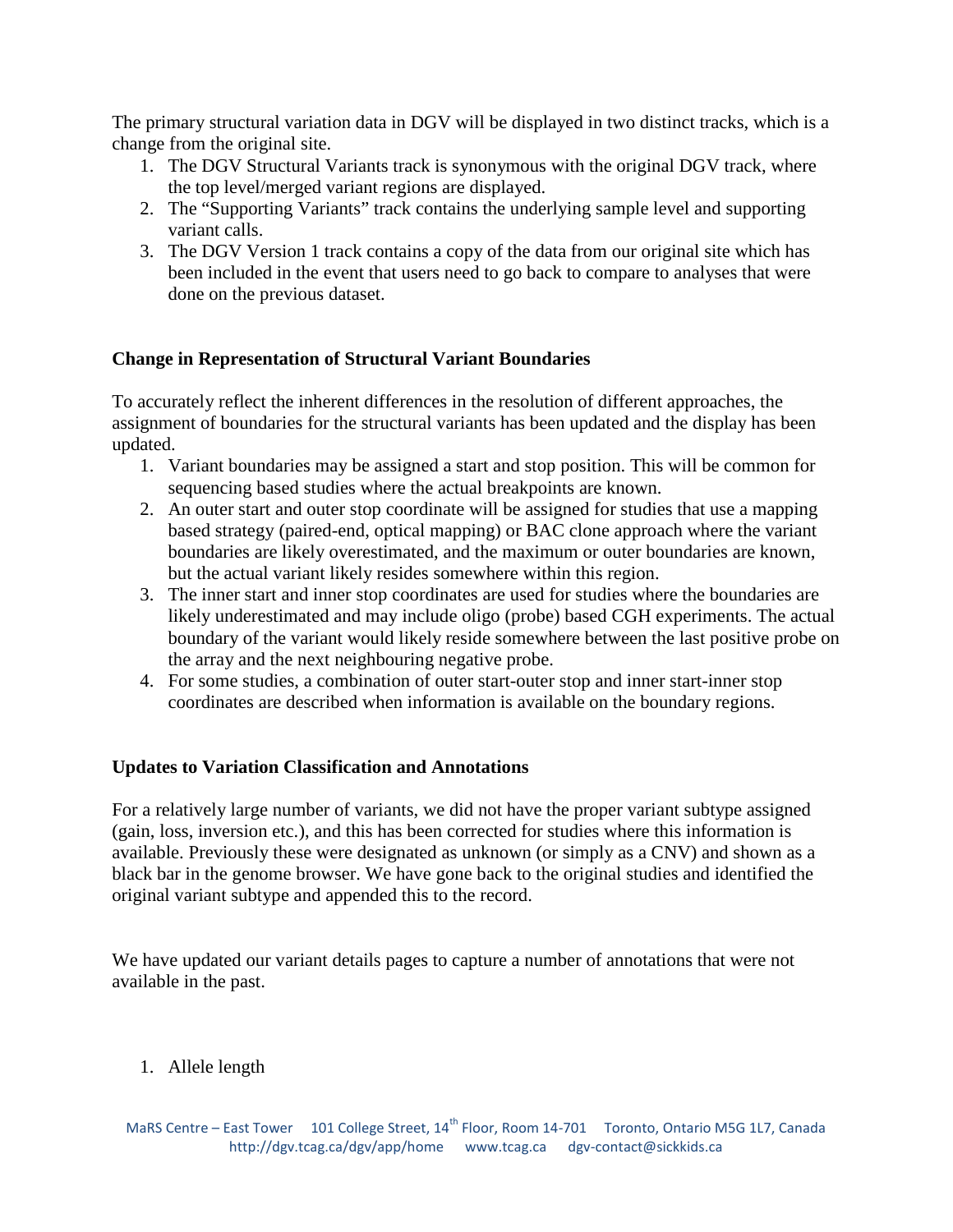- a. In many studies, insertions into the reference have been identified, and the size of the variant has been captured and reported. This information is available for a large number of variants in the following studies.
	- i. Teague2010 (nstd49)
	- ii. Tuzun2005 (nstd1)
	- iii. Levy2007 (estd22)
	- iv. McKernan2009 (estd197)
	- v. Pang2010 (estd180)
	- vi. deSmith2007 (estd24)
	- vii. Kim2009 (nstd43)
	- viii. Kidd2008 (nstd2)
	- ix. Mills2006 (nstd6)
- 2. Allele state
	- a. There are a few studies that report if a variant is homozygous or heterozygous, and we have included this where available. Examples of studies where this is available include,
		- i. Cooper2008 (nstd14)
		- ii. Conrad2006 (nstd17)
		- iii. Levy2007 (estd22)
		- iv. Pang2010 (estd180)
		- v. Shaikh2009 (nstd21)
		- vi. Jakobsson (nstd30)
- 3. Allele origin
	- a. A couple of studies have indicated if a specific variant is inherited or *de novo*, and we have included this for the following studies.
		- i. Conrad2006 (nstd17)
		- ii. Forsberg2012 (nstd58)
- 4. Copy number
	- a. Currently two studies have copy number values for sample level variants and we have reported this information on the variant details pages.
		- i. Kim2009 (nstd43)
		- ii. Altshuler2010 (estd195)

We have also updated the variant details pages to include information on the frequency of the variant within each study.

- 1. Number of gains
- 2. Number of losses
- 3. Number of complex
- 4. Number of samples

## **New and Updated Datasets**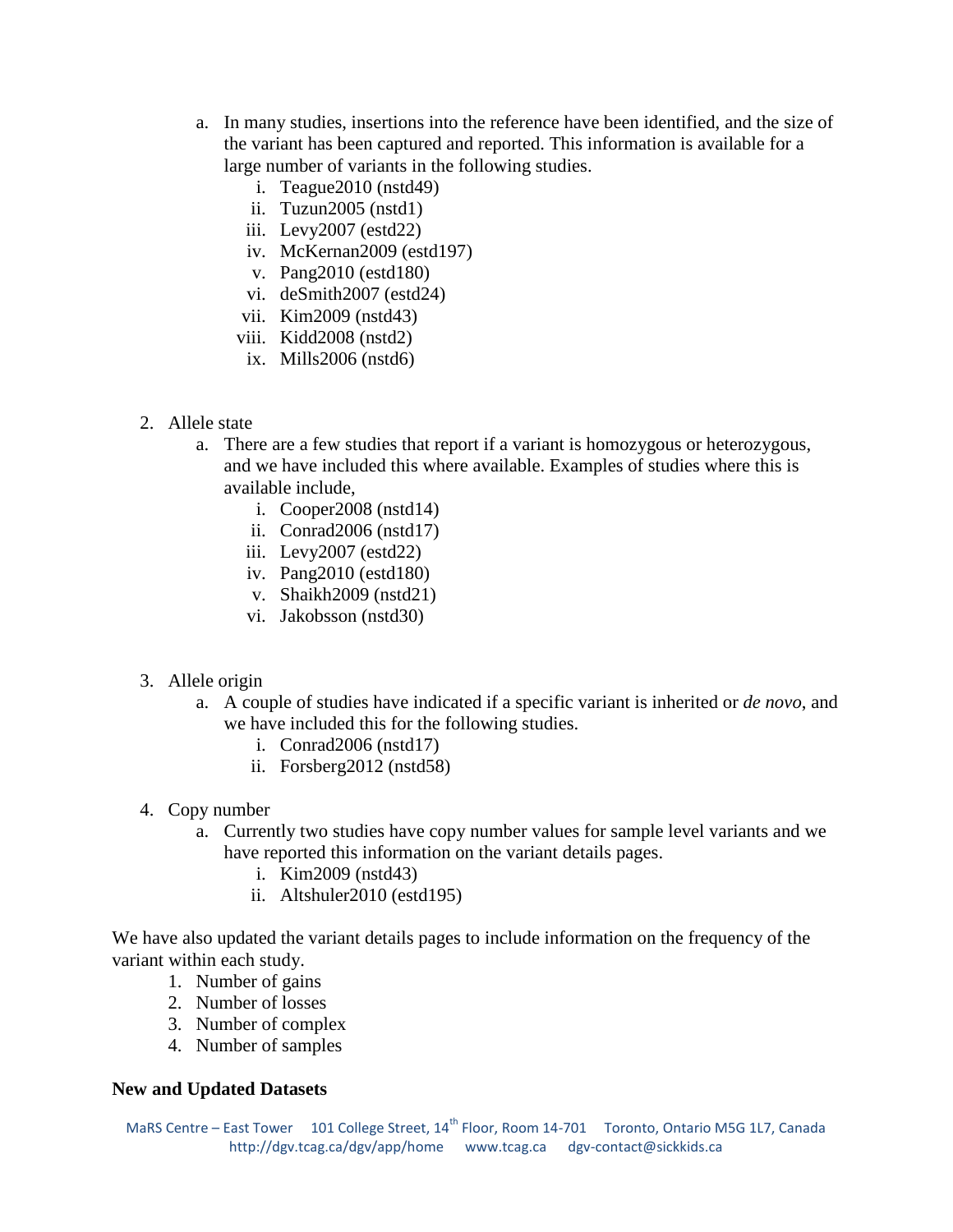# *OPGP Affymetrix CytoHD Variants*

The Ontario Population Genomics Platform (OPGP) was conceived as an opportunity to establish a collection of fully consented, Ontario-based population control DNA samples and corresponding immortalized cell lines, as a resource for researchers in Ontario and elsewhere. Blood-derived DNA from 873 samples was genotyped using the Affymetrix CytoScanHD array and analyzed for copy number variation (CNV). A primary set of 71,178 calls were made by ChAS (Chromosome Analysis Suite) using minimum size and probe cut-offs of 1kb and 8 markers, respectively. Additionally we generated CNV calls using IPN (iPattern), NXS (Nexus) and PTK (Partek) that we used to annotate our primary dataset. Three groups of variants were generated depending on the following criteria. The AFFY\_FILTER set of variants represent those defined by Affymetrix as clinically relevant variants. These are losses which are a minimum of 25kb in size and contain a minimum of 25 probes and gains which are a minimum of 50kb and contain a minimum of 50 probes. The MULTI\_ALGO set of variants represent those which have been identified using the ChAS algorithm and at least 1 additional algorithm to call the variant (min 1kb, 8 probes). The ONLY\_CHAS set of variants represent those which have been identified by the ChAS algorithm only (min 1kb, 8 probes).

## *DECIPHER: Chromosomal Imbalance and Phenotype in Humans:*

The content for the DECIPHER dataset has been updated to reflect the most up-to-date content available.

#### ISCA Clinical cytogenetic testing

The content for the ISCA clinical cytogenetic testing dataset has also been updated.

## **Corrections and Re-evaluation of Studies in DGV**

## *Study estd55, Pinto2007:*

We have gone back to the authors of this study and retrieved the underlying raw data to accurately represent the content in this study. The authors used multiple algorithms to call structural variants and presented a high-confidence set of calls that were called by 2 or more different algorithms. The ssv records in this study represent algorithm level calls. If two or more essv calls support a variant in a single individual, an esv variant is generated and is annotated as "S" in the query table and "S" in the Merge Status category in the variant details pages. If overlapping esv variants are found in more than one sample, the variant will be tagged as "M" in both the query tool and variant details pages. If an esv variant is supported by a single essv algorithm level call, they are assigned an "is\_low\_quality" tag and have been filtered. These can be found in our filtered dataset posted on the download page of the website.

## *Corrections to Study estd24 (deSmith2007):*

It was brought to our attention that there were several variants mapped to NCBI35 (hg17) in the download file that extended past the end of the chromosome. This error was a result of the assignment of the end positions for variants as the midpoint between the last positive probe and the neighbouring probe. When the last positive probe was the last probe on the chromosome, the